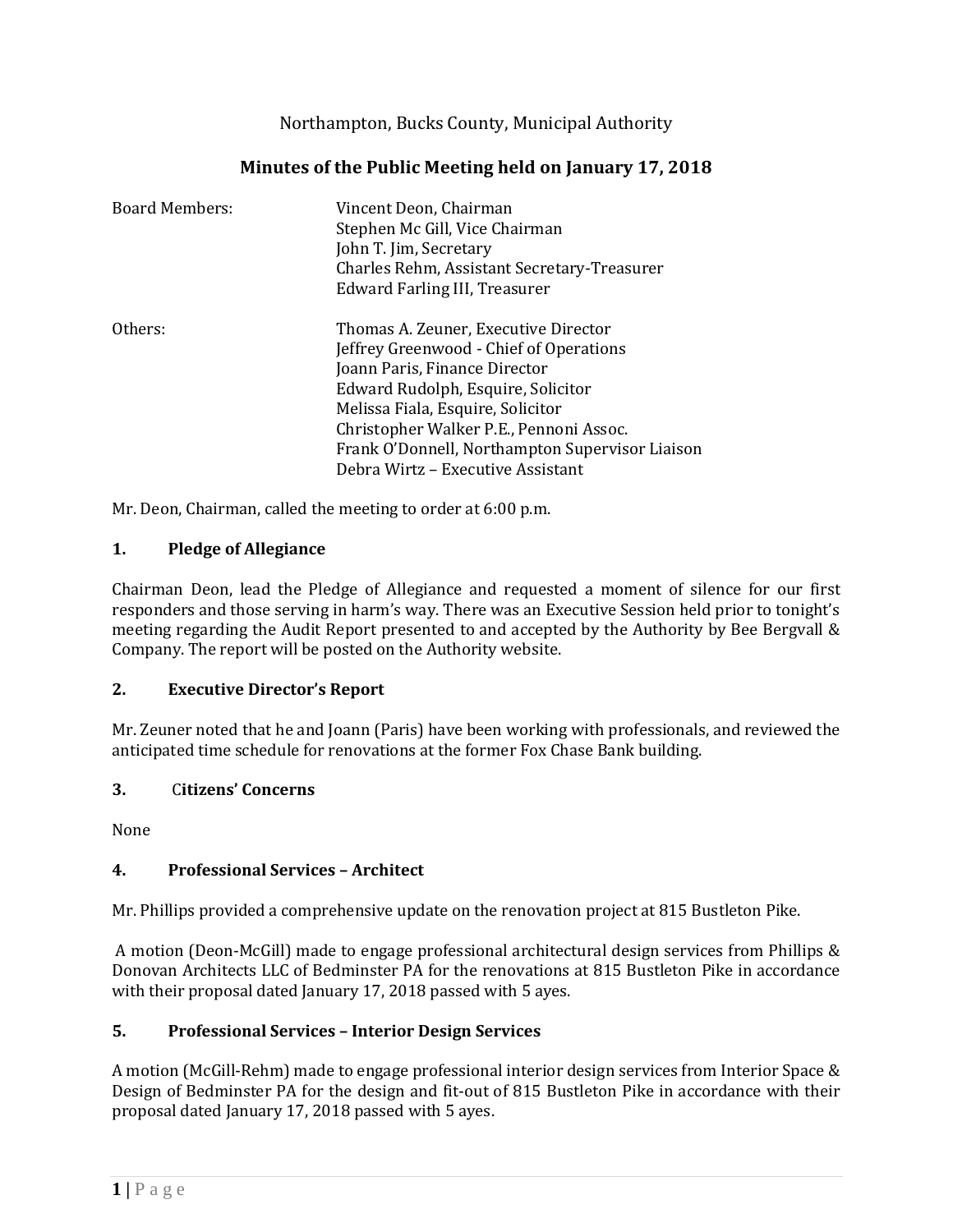#### **6. Professional Services – MECHANICAL, ELECTRICAL AND PLUMBING (MEP) ENGINEERING SERVICES**

A motion (Jim-Farling) made to BSEG, LLC of Allentown PA for professional engineering services including mechanical, electrical and plumbing (MEP) engineering services in accordance with proposal dated December 18, 2017 identified as Proposal Number P17.0199 passed with 5 ayes.

# **7. Approval of the Minutes of January 3, 2018**

A motion (McGill-Rehm) made to approve the Minutes of January 3, 2018 passed with 5 ayes.

## **8. Check Requisitions / Accounts Payable**

A motion (Farling-McGill) adopting the following resolutions passed 5 with ayes.

**Requisition No. 2132** dated January 10, 2018 in the amount of \$ 84,743.66 **Requisition No. 2133** dated January 17, 2018 in the amount of \$202,567.67

The major items paid under **Requisition No. 2132** are as follows: Bee Bergvall & Co. - \$12,000.00; H. A. Dehart & Son - \$36,099.00; Look First Technology - \$9,540.00; PECO - \$21,066.27; Univar USA - \$1,088.39; W. Bruce Beaton Co. - \$1,483.00; and \$75,000.00 for payroll.

The major items paid under **Requisition No. 2133** are as follows: AC Schultes Inc. - \$15,566.00; Core & Main LP - \$2,853.96; Eurofins QC - \$1,836.60; Gran Turk Equipment - \$2,337.55; Herbert Rowland & Grubic - \$8,220.50; Independence Blue Cross - \$11,013.27; Karl Hops Inc. - \$1,135.52; Pennoni Assoc. Inc. - \$45,910.70; Robert & Theresa Flanagan - \$1,075.00; Rudolph Clarke LLC - \$33,528.60; and \$75,000.00 for payroll.

#### **9. Professional Services – Sanitary Sewer Flow Monitoring**

A motion (McGill-Jim) made to engage CSL Services Inc. of Pennsauken New Jersey for purposes of sanitary sewer flow monitoring services in accordance with their letter dated January 12, 2018 under contract number 4-S-A-17 passed with 5 ayes.

## **10. Professional Services – Pennoni Assoc. Inc.**

A motion (McGill-Rehm) made to authorize Pennoni Associates to manage at its' previously approved rates, the remediation issues at 815 Bustleton Pike Richboro PA including the contracting at reasonable rates with the appropriate contractors and remediation entities to perform the necessary work and disposal of materials in accordance with applicable governmental regulations, and to obtain the necessary permits and approval as may be required passed with 5 ayes.

## **11. Resolution 2018-1200 – Toner Northampton LLC 444 St. Leonards Road**

A motion (McGill-Deon) made to approve the following resolution;

*Resolved, that subject to receipt of a duly executed Deed of Dedication satisfactory in form and substance and receipt of all required payments to the Executive Director of the Authority, the Authority Board does hereby approve the Sanitary Sewer and Public Water Improvement Agreement with Toner Homes Northampton, LLC as the Developer regarding the construction of nine (9) single family homes and related public water and sanitary sewer improvements*